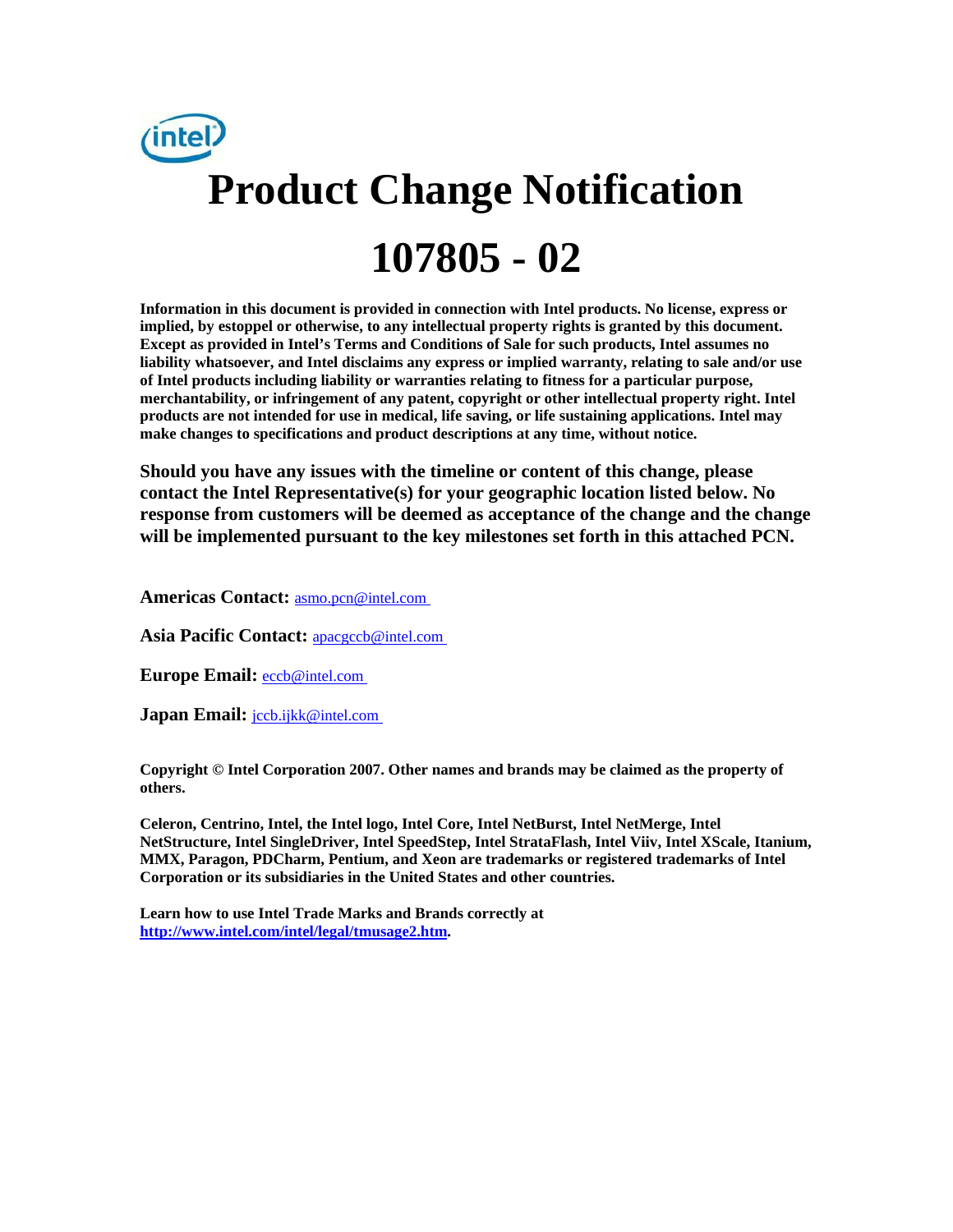# (intel) **Product Change Notification**

| <b>Change Notification #:</b> | $107805 - 02$                                   |
|-------------------------------|-------------------------------------------------|
| <b>Change Title:</b>          | DQ35MP, PCN 107805-02, Product Design,          |
|                               | <b>Improve manufacturability, Reason for</b>    |
|                               | <b>Revision: Correct PCN title from DQ965GF</b> |
|                               | to DO35MP                                       |
| <b>Date of Publication:</b>   | <b>September 25, 2007</b>                       |

**Key Characteristics of the Change:** Product Design

### **Forecasted Key Milestones:**

**Date Customer Must be Ready to Receive Post-Conversion Material:** Aug 29, 2007

# **Description of Change to the Customer:**

#### **Reason for Revision: Correct PCN title from DQ965GF to DQ35MP**

Improve manufacturability of the audio module.

# **Customer Impact of Change and Recommended Action:**

This change has been thoroughly evaluated to ensure that there are no quality, reliability or functional implications to our customers. CDPG is not recommending additional qualification of these changes on platforms received from Intel. These board changes are not expected to cause a change to the Microsoft\* Windows\* operating system's software driver stack. No expected OS image change.

# **Products Affected / Intel Ordering Codes:**

| <b>Product Code</b>      | MM#    | <b>Pre Change</b><br>ΙAΑ | <b>Post Change</b><br><b>JAA</b> |
|--------------------------|--------|--------------------------|----------------------------------|
| <b>BLKDO35MPE 888803</b> | 888803 | D82085-701               | D82085-702                       |
| <b>BOXDO35MPE 888805</b> | 888805 | D82085-701               | D82085-702                       |